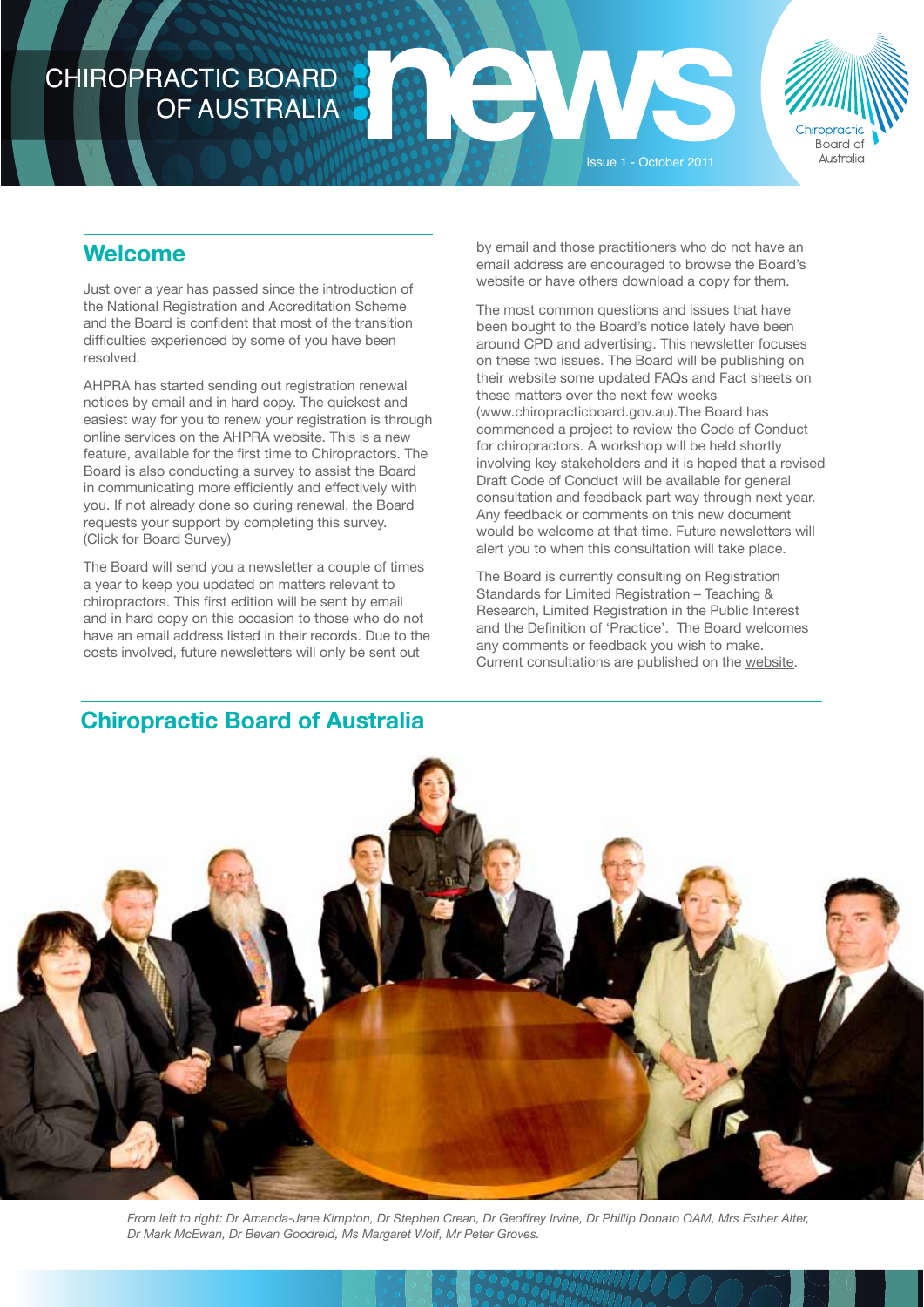# **Chiropractic in Australia**

On 1 July 2010, Australia introduced the National Registration and Accreditation Scheme (the National Scheme) to regulate practitioners of ten health professions, including chiropractic.

As at 30 June 2011, Australia had 4,350 registered chiropractors.

The Board will be releasing more detailed registration data in the AHPRA Annual Report, including practitioner numbers by state and gender, and notifications data. The Annual Report is expected to be published on the AHPRA and the Board's websites in November.

# **Renew on time, online!**

#### **30 November registration renewal**

AHPRA recently launched its registration renewal campaign for the 4,350 chiropractors in Australia due to renew their registration by 30 November 2011.

Practitioners will receive renewal reminder emails (where AHPRA has email addresses), and hard-copy letters reminding practitioners of their responsibility to renew will be sent to all practitioners who do not renew after their first email prompt. To date, AHPRA has email addresses for more than 75% of practitioners, which enables direct and effective communication about important issues.

When you [renew](http://www.ahpra.gov.au) your registration, please make sure to update your contact details, including your current email address.

| What happens if you miss the date?                                                                                                                                                                                                                                                                                                                                                                                                                                                                                                                                                                                                   | Fee(s)                                                    |
|--------------------------------------------------------------------------------------------------------------------------------------------------------------------------------------------------------------------------------------------------------------------------------------------------------------------------------------------------------------------------------------------------------------------------------------------------------------------------------------------------------------------------------------------------------------------------------------------------------------------------------------|-----------------------------------------------------------|
| <b>Renewing on time: At or before 30 November</b><br>You can keep practising as long as AHPRA has received your application by 30 Nov. You can<br>check your application has been received at www.ahpra.gov.au/Registration/Renewal-Received-<br>Confirmation.aspx.                                                                                                                                                                                                                                                                                                                                                                  | Renewal fee<br>only                                       |
| Renewing during the late period: 1 to 30 December<br>You can renew your registration during the late period but late fee applies. You can keep practising<br>as long as AHPRA has received your application by 30 December 2011. Please note that all State<br>and Territory offices will be closed during public holidays over this period.                                                                                                                                                                                                                                                                                         | Renewal fee<br>$+$ late fee                               |
| Lapsed registration, Fast Track application: 1 to 31 January<br>During this period your name will be removed from the register and you will no longer be able<br>to practise. To be re-registered, you must lodge a new application for registration. A Fast Track<br>application process is available during this period, but additional fees apply. The fast-track<br>process is a streamlined process of re-registration which has been made available for a limited<br>time to assist the smooth transition to the National Scheme. You will not be able to practise<br>until your registration has been successfully processed. | <b>Registration fee</b><br>+ Fast Track<br>processing fee |
| <b>Registering from scratch: 1 February onwards</b><br>From 1 February onwards you will need to lodge a new application for registration. Processing<br>times for new applications depends on many factors, including whether the documentation<br>submitted by the applicant is complete and whether the applicant makes disclosures relating<br>to health or criminal history. You may not practise in Australia until your registration has been<br>successfully processed, and your name has been published on the National Register of<br>Practitioners at www.ahpra.gov.au.                                                    | Application fee +<br>registration fee                     |

For more information, please refer to the Registration Renewal FAQ, which is published on the Board's website under the Registration Standards tab.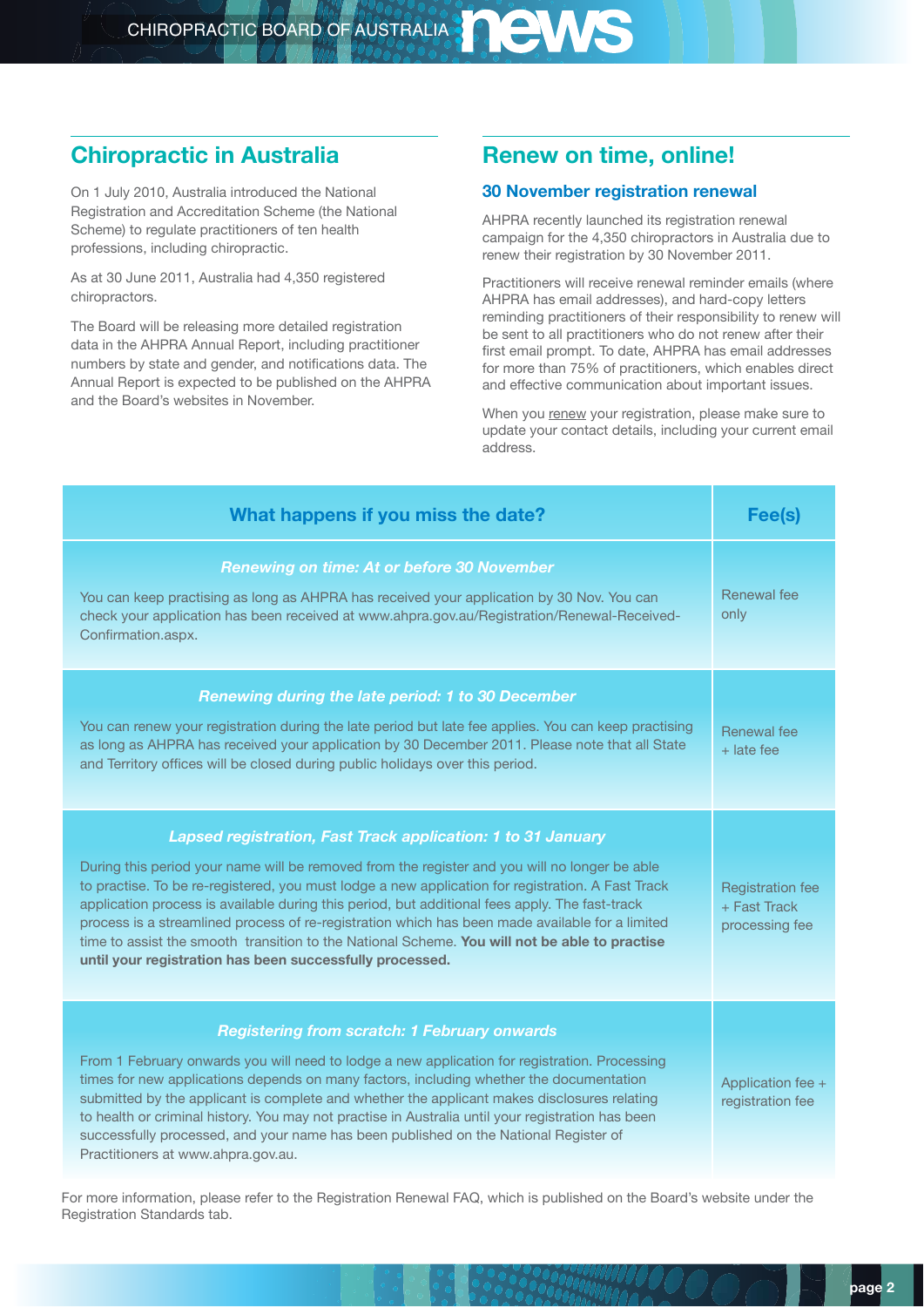#### **CPD**

Under section 128 of the National Law, all registered chiropractors (except for those who hold non-practicing or student registration) are required to undertake Continuing Professional Development (CPD) to meet the requirements of the registration standard set by the Chiropractic Board of Australia. The Board has also issued guidelines on CPD. [\(Click for Chiropractic Board of Australia - Codes](http://www.chiropracticboard.gov.au/Codes-Guidelines.aspx)  [and Guidelines](http://www.chiropracticboard.gov.au/Codes-Guidelines.aspx))

Under the registration standard (unless otherwise exempted by exceptional circumstances), you must complete at least 25 hours of CPD per annual registration period. At least 50 per cent of these hours (12.5 hours) must be 'formal' learning activities. The balance may be 'informal' for 'formal' learning activities. You must also hold a current Senior First Aid (Level 2) certificate or equivalent.

All registered chiropractors will be required to make a declaration about their compliance with the CPD requirements when they renew their registration. The Board/AHPRA will conduct audits of practitioners to ensure they have complied with the standard, so practitioners must retain proof that they have complied with the CPD requirements for each period of renewal of registration.

Each individual practitioner has the responsibility of being able to justify to the Board as to the 'hours' content of their formal learning activities. The Board's CPD Guidelines provide for 'formal learning' activities to be assessed and approved by a Board-approved body(s) (including quantum of hours) to assist practitioners in this.

### **Advertising**

The National Law includes new obligations in relation to advertising by registered health practitioners. The Board, along with the other nine National Boards, has developed advertising guidelines that clarify its expectations of practitioners in this area. The guidelines are published on the Board's website.

The Board expects practitioners to ensure that any advertising they undertake complies with the guidelines.

This being the first year of the National Scheme, the Board has taken a largely educative approach to help practitioners understand the law and the new requirements set down in its advertising guidelines.

The coming year will see a more structured approach to addressing concerns about advertising. This will include an escalating series of warnings to practitioners, initially reminding them of their obligations about advertising and ultimately, possible prosecution for non-compliance with the board's standards. If a National Board deems that a practitioner's failure to comply with a board's request

warrants it, matters related to advertising can also be progressed through the conduct, health and performance pathways.

The Board and AHPRA will also be working with the Australian Competition and Consumer Commission (ACCC) to try and ensure the most appropriate investigation and prosecution of false and misleading advertising.

The role of the National Board is to protect the public. The Board relies on the public and members of the profession to bring their concerns to its attention, as advertising, particularly through web-based media, is growing and can be difficult to monitor.

It is important to note that neither boards nor AHPRA can review or vet specific advertising proposed by practitioners for compliance with advertising guidelines.

# **Board Survey**

The Chiropractic Board of Australia invites practitioners to participate in a short survey designed to ascertain member views on a range of topics and issues relevant to registered practitioners. Whilst your participation is voluntary, we encourage you to complete the survey as your input will be invaluable to assist the Board in better communicating and engaging with the profession.

This survey is being conducted on our behalf by two specialist market research companies they will collect the data, analyse and report the results in an aggregated form only. They will not have access to your personal details.

Please be assured that all the information and opinions you provide will be used only for research purposes. All responses are anonymous and treated in accordance with the Information *Privacy Act 2000.* Your responses will not be individually identifiable and only aggregated information on groups of members will be made available to the Board.

The survey will take approximately 10 minutes to complete and can be accessed [here.](http://www.marketmetrics-online.com.au/QAR/QAR.php?LEFT=0&TOP=%20100&BTOP=0&INFO=bSUOQQCtsuFN9JKeSMePbRYlO)

# **Online registration for new graduates**

AHPRA is geared up to register new chiropractic graduates who will be completing their courses at the end of the year, ready to join Australia's health workforce. To smooth the path from study to work, AHPRA is again encouraging graduating students to apply for registration early. Teams in AHPRA's state and territory offices are working with education providers, health departments, employers and student associations to support our early, online application campaign.

 $U(J\cap)$